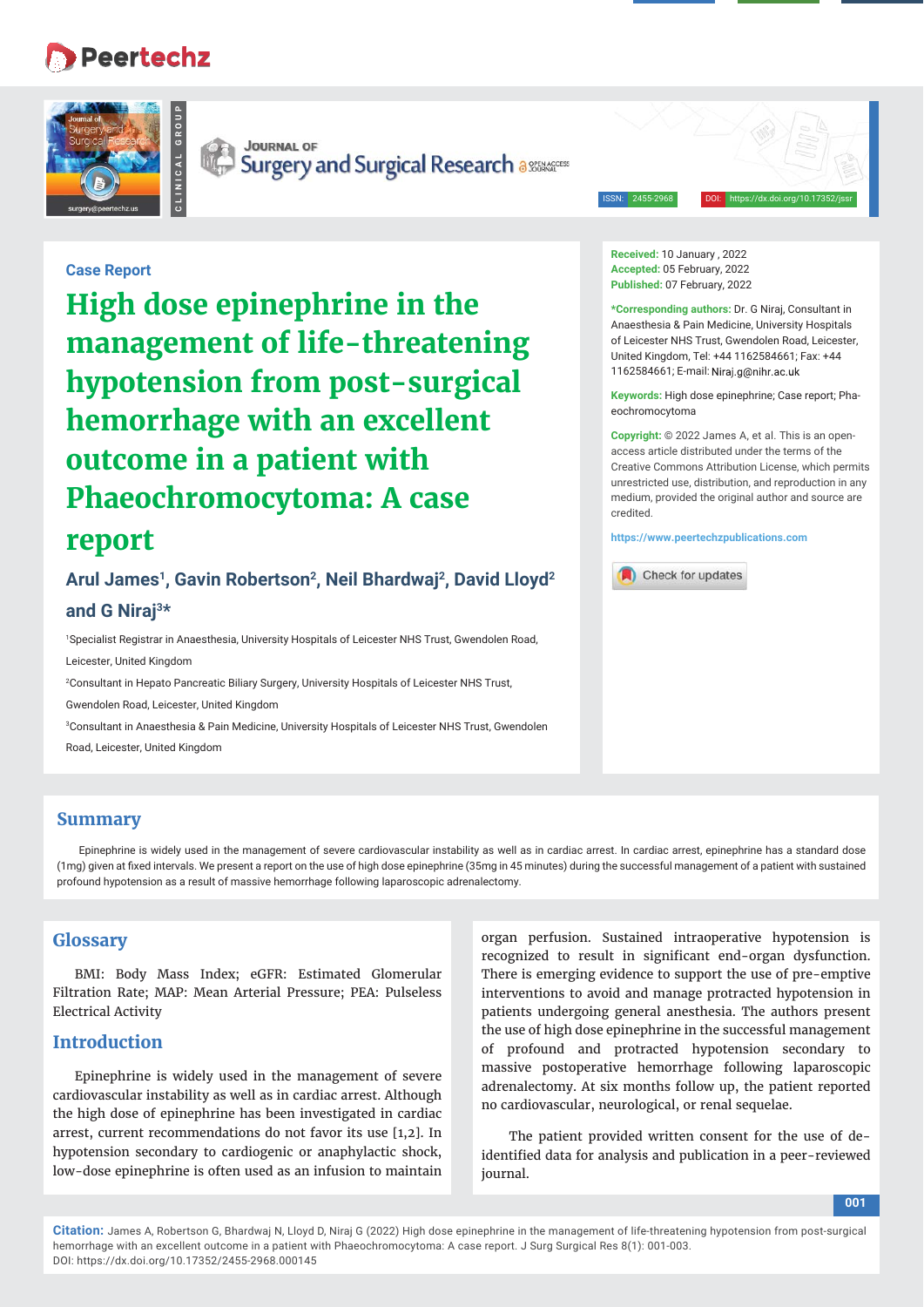### **Case report**

A 77-year old male patient underwent elective laparoscopic right adrenalectomy to remove a 63mm adrenal tumor causing phaeochromocytoma. Co-morbidities included ischaemic heart disease (single stent), carcinoma of the prostate (endocrine therapy), hyperlipidemia, and hypertension. Medications included ramipril, bisoprolol fumarate, atorvastatin, and aspirin. He was commenced on phenoxybenzamine pre-operatively. He was a non-smoker with a Body Mass Index (BMI) of 27 and used to walk 30 miles a week. Preoperative hemoglobin was 125g/L. Laparoscopic adrenalectomy was performed under general anesthesia with invasive blood pressure and central venous monitoring. The surgery was uneventful with minimal blood loss. The patient was transferred to a high dependency unit as a planned admission. A norepinephrine infusion was commenced in the postoperative period to maintain blood pressure.

Over the next five hours after surgery, the patient developed worsening hypotension and the norepinephrine requirement increased to 4 mg/hour. Thereafter, he developed acute severe hypotension (60/30mm Hg) and the hemoglobin level dropped to  $63g/L$ . The patient was given an intravenous fluid bolus (2) liters of Hartman's solution). An epinephrine infusion was commenced and increased to 4mg/h to maintain the systolic blood pressure of 80mm. Following immediate surgical review, the patient was taken to the emergency operating theatre for an exploratory laparotomy.

Following urgent transfer to the operating theatre, general anesthesia was carefully induced. A laparotomy revealed a massive amount of blood in the intraabdominal cavity and four-quadrant blood clots. It took 36 minutes from the time of skin incision to identify the source of the hemorrhage. The patient received 4 liters of crystalloids, 8 units of packed cells, 3 units of fresh frozen plasma, calcium gluconate, and sodium bicarbonate. Despite fluid and electrolyte replacement, the patient's blood pressure only responded to epinephrine bolus of 1mg every 45-60 seconds on top of a background infusion of norepinephrine (4mg/h) and epinephrine (4mg/h). Despite epinephrine 1mg bolus administration every minute, the systolic blood pressure remained between 30-50mm Hg.

Twenty minutes after the skin incision, the patient suffered loss of cardiac output (pulseless electrical, PEA) activity for five minutes that required cardiac compression. The patient received an additional bolus of 5mg of epinephrine before the return of spontaneous circulation. Once the arterial bleeder was ligated, the patient's hemodynamic function gradually improved. The surgical duration was 75 minutes and the estimated blood loss was 5 liters. In total, the patient received 35mg of epinephrine.

The patient was transferred to the intensive care unit and required mechanical ventilation for 36 hours. Inotropic support was reduced to noradrenaline infusion within 6 hours of emergency surgery. The patient's trachea was extubated on day 2 and he was discharged from the intensive care unit on day 3. The patient did not suffer any end-organ dysfunction and there was no neurological impairment. The patient was discharged from the hospital on day 6. Pre-operative serum

creatinine was 96 micromol/L and the estimated Glomerular Filtration Rate (eGFR) was 70. At six months after surgery, serum creatinine was 90 micromol/L and eGFR was 70.

The patient was reviewed in the outpatient clinic at 2 months and over the telephone at 6 months. At six months follow up, the patient reported occasional forgetfulness, continued to walk between 21-25 miles a week and did not report any cardiovascular, renal, or neurological sequelae.

### **Discussion**

Phaeochromocytoma is a rare tumor arising from the chromaffin cells of the adrenal medulla, with an annual incidence of 0.8 per 100,000 person years [3]. Prior to adrenalectomy, the patients are often commenced on phenoxybenzamine, which is a long-acting, non-selective, irreversible alphaadrenergic blocker. Prolonged postoperative hypotension following adrenalectomy is common. It is usually the result of a combination of factors including a sudden decrease in the level of catecholamines, persistent alpha-adrenergic blockade by phenoxybenzamine, or down-regulation of adrenoceptors [4]. Clinical predictors of prolonged hypotension include tumor size > 60mm and raised urinary catecholamine levels [4]. Patients are commenced on catecholamine infusion to maintain systemic perfusion.

In this patient, in addition to the above factors, there was a catastrophic hemorrhage that resulted in sustained, profound hypotension and subsequent PEA. Profound hypotension has been defined as a systolic blood pressure less than 50mm Hg [5]. There is increasing evidence that hypotension during anesthesia is associated with a high risk of organ damage [6]. A Mean Arterial Pressure (MAP) below 40mm Hg for over five minutes increases the risk of acute kidney injury (four folds), myocardial injury (four folds), and death (two folds). A MAP of 40mm Hg is likely to be associated with a systolic arterial pressure of approximately 55mm Hg [6-9].

Despite significant intravascular fluid replacement, administration of packed red cells, calcium gluconate and sodium bicarbonate as well as infusions of norepinephrine (3.2mg/h) and epinephrine (3.2mg/h), the hypotension was refractory and severe. A systolic blood pressure of 30-50 mg Hg was possible only with 1mg bolus of epinephrine that was administered every minute for over 30 minutes. The abdominal cavity was filled with over 2.5 liters of blood and there was a significant amount of blood clots in all four quadrants of the abdomen. The systolic blood pressure was significantly low for a prolonged period.

These factors made it challenging to promptly identify the bleeding vessel.

The use of a 1mg bolus dose of epinephrine every 45-60 seconds was more instinctive than planned. As the patient's blood pressure was responding to the bolus dose, albeit temporarily, the physician continued to repeat bolus administration. In experimental cardiopulmonary resuscitation, high dose epinephrine has been shown to increase cortical cerebral blood flow as well as coronary perfusion  $[6,7]$ .

**002**

**Citation:** James A, Robertson G, Bhardwaj N, Lloyd D, Niraj G (2022) High dose epinephrine in the management of life-threatening hypotension from post-surgical hemorrhage with an excellent outcome in a patient with Phaeochromocytoma: A case report. J Surg Surgical Res 8(1): 001-003. DOI: https://dx.doi.org/10.17352/2455-2968.000145